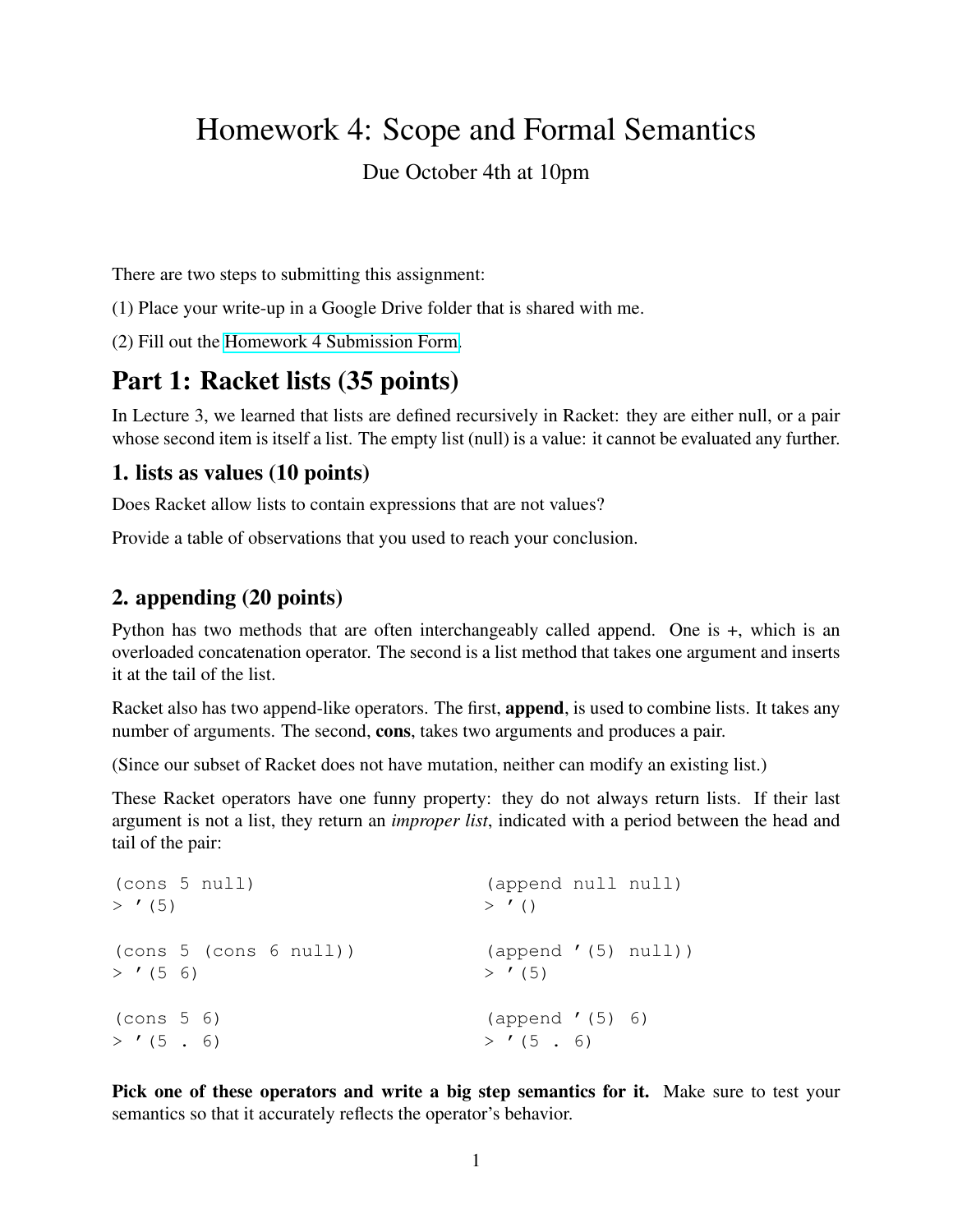## 3. append and improper lists (5 points)

Consider a version of append called **proper-append** that is guaranteed to return a proper list (i.e., throws an error if its arguments are not proper lists). Think through the recursion involved in terms of efficiency. Do you think proper-append can be as efficient as Racket's append? Why or why not?

# Part 2: Scope fieldwork (65 points)

In this set of questions, you'll explore the scope of a familiar programming language (Python) using the observation-based approach we took in class.

For each question, please record a table of observations that you have made. **Please make sure** your observations are reproducible. Because Python allows mutation, you may need to include more details about the program context in your observation table.

## 4. variable declarations and updates (20 points)

In Python, the variable definition operator  $=$  is **overloaded**: it can be used both to define a variable and to update its value.

Explore the scope of the Python variable definition operator. You should explore its behavior in at least the following contexts: (1) the global program context, (2) within a function, and (3) within nested functions. You should also explore how multiple uses of the operator interact.

A. Construct an observation table like we did in class.

B. State a hypothesis about the scope of the variable definition operator. You need not formalize it in big step semantics, but try to make it as precise as possible using the terminology we have learned so far.

## 6. global (20 points)

Python's global declaration modifies the scope of variables within its scope.

```
def foo():
   global x
   x = "outside"return()
foo()
x
```
What does **global** do?

A. Construct an observation table like we did in class. You should try to discover (1) what global does to variables within its scope, (2) what global's scope is, and (3) how global interacts with mutation.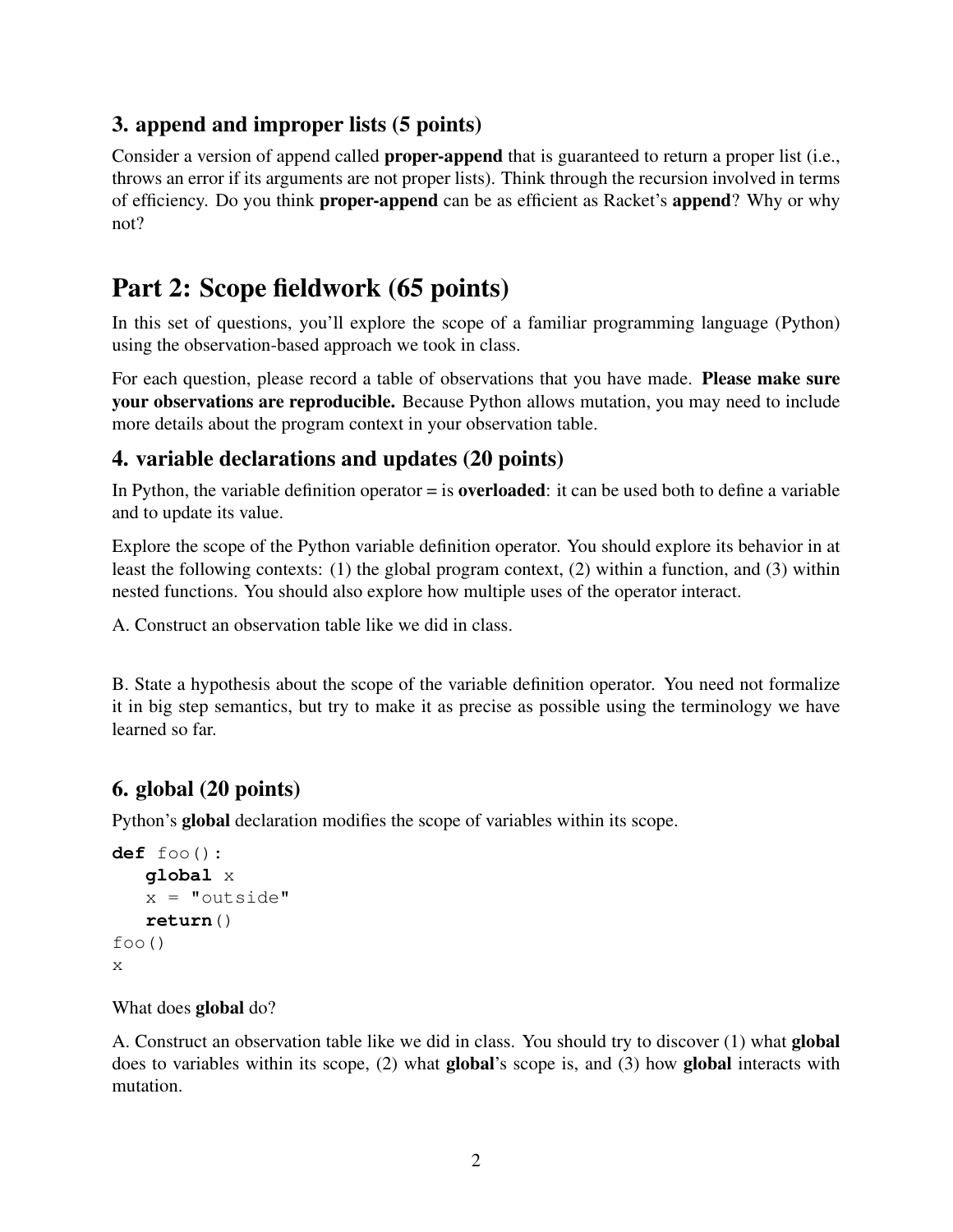B. State a hypothesis about the semantics of the global declaration. You need not formalize it in big step semantics, but try to make it as precise as possible using the terminology we have learned so far.

### 7. nonlocal (20 points)

Python 3.0 added a second kind of scope declaration: nonlocal. An example use is shown below:

```
def foo():
  x = "outside"def goo():
      nonlocal x
      x = "inside"return x
   return (goo(),x)
```
foo()

What does nonlocal do?

A. Construct an observation table like we did in class. You should try to discover (1) what nonlocal does to variables within its scope, (2) what **nonlocal**'s scope is, and (3) how **nonlocal** interacts with mutation.

B. State a hypothesis about the semantics of the nonlocal declaration. You need not formalize it in big step semantics, but try to make it as precise as possible using the terminology we have learned so far.

#### 8. locals (5 points)

Python also provides an operator called locals, which returns a dictionary of the variable bindings in the current scope.

```
def foo(x):
  v = "cat"return locals()
foo(7) \# produces: \{x': 7, 'y': 'cat'\}
```
Can this be modeled using the substitution model of variable binding? Why or why not?

# Extra Credit

#### 1. what's the hurry?

In our big step semantics for function application, we stipulated that both expressions had to first be evaluated to values. For  $e_1$ , this was important, because we needed to make sure that it was, in